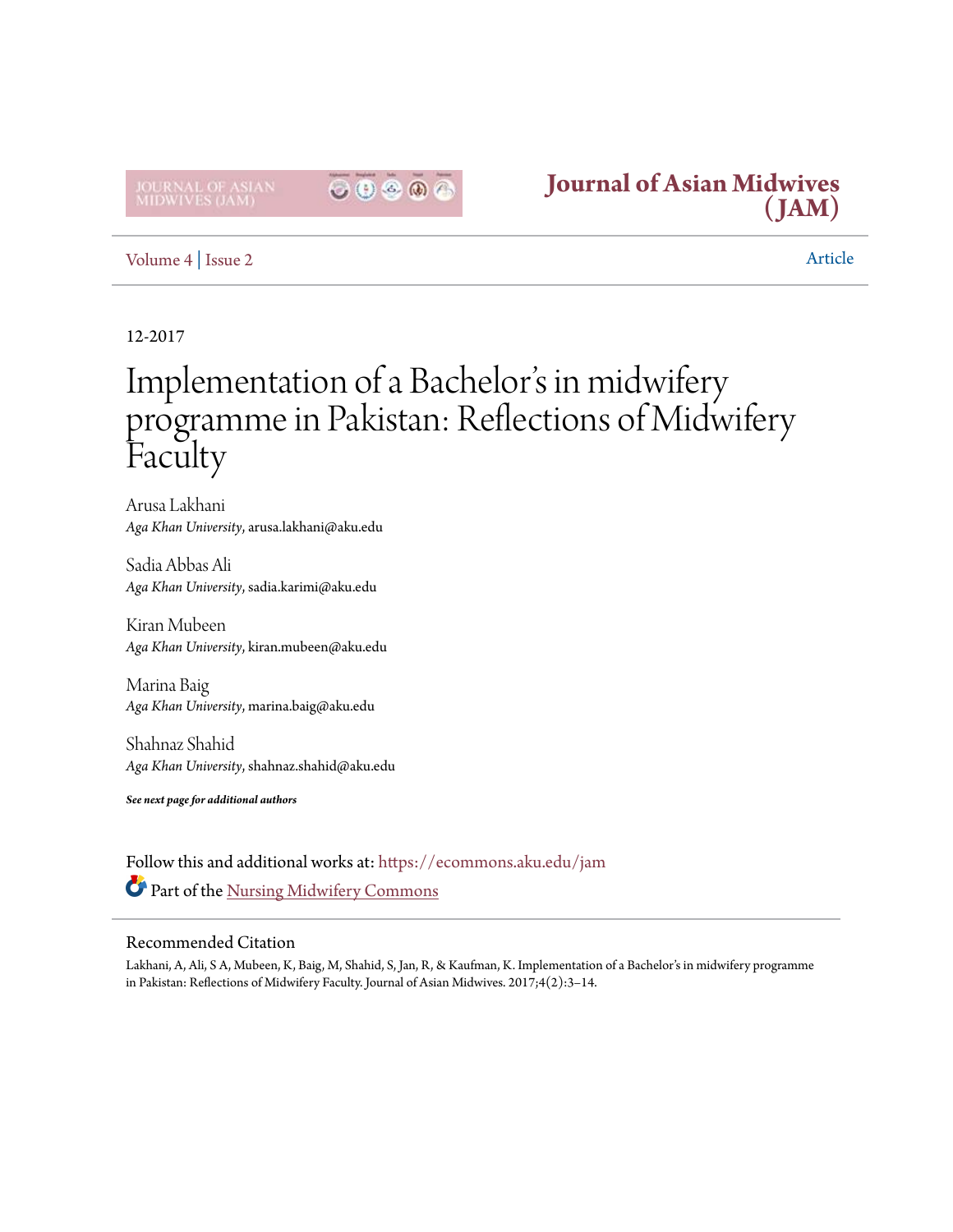## Implementation of a Bachelor's in midwifery programme in Pakistan: Reflections of Midwifery Faculty

#### **Authors**

Arusa Lakhani, Sadia Abbas Ali, Kiran Mubeen, Marina Baig, Shahnaz Shahid, Rafat Jan, and Karyn Kaufman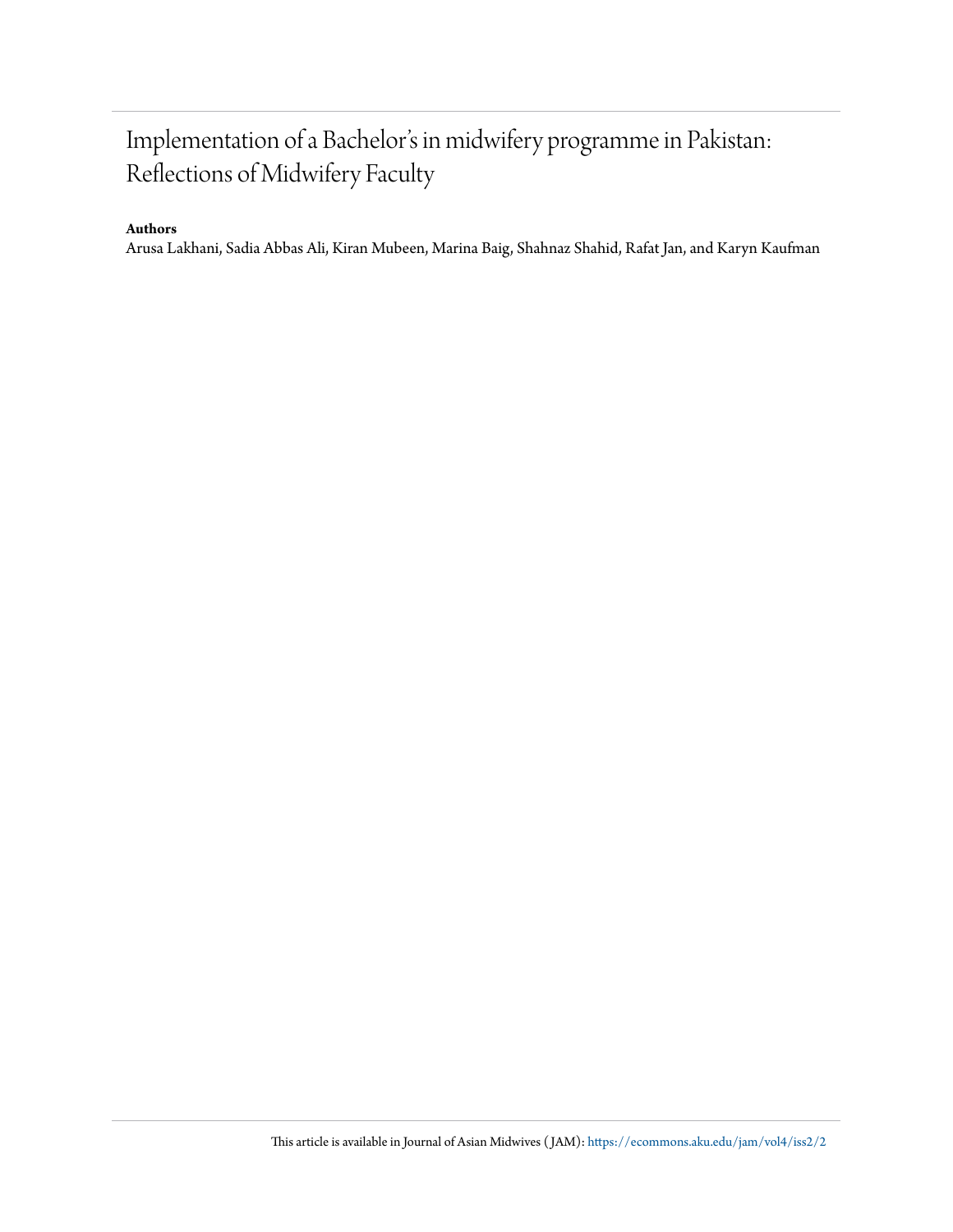#### **Implementation of a Bachelor's in midwifery programme in Pakistan: Reflections of Midwifery Faculty**

<sup>1</sup> Arusa Lakhani, <sup>2\*</sup>Sadia Abbas, <sup>3</sup>Kiran Mubeen, <sup>4</sup>Marina Baig, <sup>5</sup>Shahnaz Shahid, <sup>6</sup>Rafat Jan, <sup>7</sup>Karyn J Kaufman

- 1. Assistant Professor, The Aga Khan University School of Nursing & Midwifery (AKUSoNaM), Email: [arusa.lakhani@aku.edu](mailto:arusa.lakhani@aku.edu)
- 2. Senior Instructor, AKUSoNaM, Email: [sadia.karimi@aku.edu](mailto:sadia.karimi@aku.edu)
- 3. Senior Instructor, AKUSoNaM, Email: [kiran.mubeen@aku.edu](mailto:kiran.mubeen@aku.edu)
- 4. Senior Instructor, AKUSoNaM, Email: [marina.baig@aku.edu](mailto:marina.baig@aku.edu)
- 5. Senior Instructor, AKUSONAM, Email: shahnaz.shahid@aku.edu
- 6. Professor, AKUSoNaM, Email: [rafat.jan@aku.edu](mailto:rafat.jan@aku.edu)
- 7. DrPH, Professor Emerita, Faculty of Health Sciences, McMaster University, Email: [kaufman@mcmaster.ca](mailto:kaufman@mcmaster.ca) \*Corresponding Author: Sadia Abbas

#### **Abstract**

*Introduction/Objective:* There is an international consensus on the significant role of competent midwives in improving maternal and newborn health indicators. Midwives and midwifery education in the developing world including Pakistan have lagged behind in being part of higher education. To enhance the quality of maternal and newborn services through competency based higher education in midwifery, the first Bachelors of Science in Midwifery (BScM) programme was introduced in Pakistan. As part of a larger study about establishing this programme, this paper focuses on the reflective logs of midwifery faculty members who initiated this new programme in Pakistan.

*Method:* The team of faculty members involved in the planning and execution of the programme were asked to record their reflections throughout the process of planning the programme to facilitating students in the first cohort. These reflections were collected at the time of the graduation of first cohort in 2014 and content analysis was applied to identify major themes emerging from the reflections.

*Findings:* Major themes which emerged were: a) Scaling up of faculty competence, b) Utilizing student diversity as strength, c) Supporting students' transition and adjustments in the programme d) Scaffolding students' learning e) Helping students acquire clinical competencies. Overall, the team regarded the experience as unique and enriching for both students and faculty.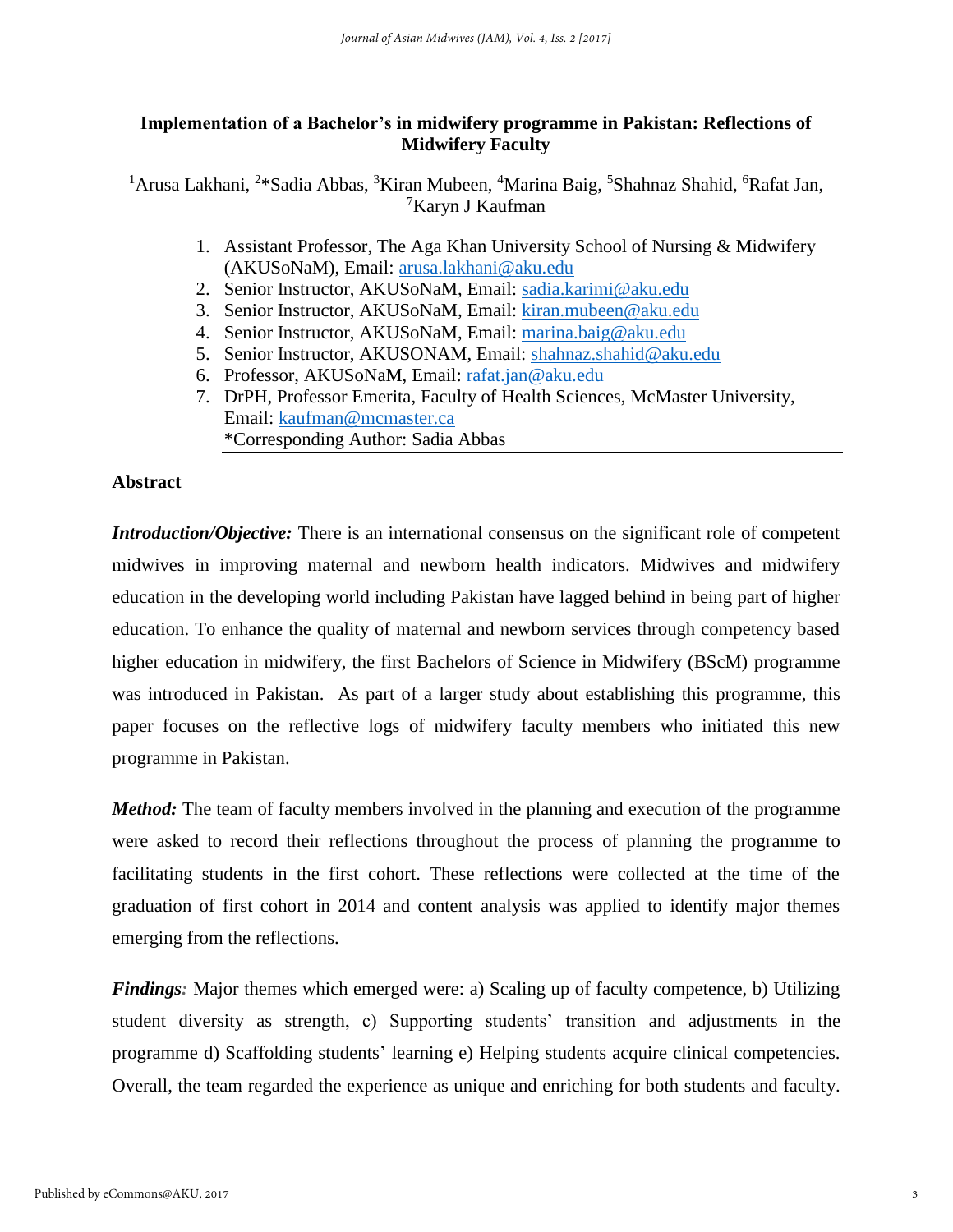The first Bachelors in Midwifery demanded a great deal of theoretical and clinical proficiency from faculty. Rigorous planning, networking with international midwifery experts, continuous faculty development, facilitating student learning through scaffolding, and incorporating periodic feedback from students were found to be the major strengths of the programme.

*Conclusion:* The Bachelor of Midwifery programme in Pakistan has given new hope to the profession. The lessons learned and some of the practical recommendations may prove useful to other institutions and South Asian countries intending to initiate similar programmes.

**Key words:** *Faculty, reflections, BScM programme, Midwifery Education, Midwifery in Pakistan*

#### **Introduction**

There is an international consensus on the significant role of midwives in reducing maternal deaths as shown in the Lancet Special series on Midwifery.<sup>1</sup> Projections revealed that effective coverage through quality midwifery services when increased by 10% every 5 years can avert 75% of maternal deaths by 2025 in low and middle income countries.<sup>2</sup> Additionally, according to the report State of World's Midwifery (SOWMY) by UNFPA<sup>3</sup> and the South Asian midwifery conference held in Dhaka in  $2010<sup>4</sup>$ , one of the greatest needs identified was higher professional education for midwives. Midwives and midwifery education in the developing world including Pakistan have lagged behind in being part of higher education and also in facilitating midwives to perform their full scope of practice.

The Aga Khan University School of Nursing and Midwifery (AKU-SoNaM) in Pakistan established the undergraduate midwifery programme (BScM) with a commitment to improve maternal and newborn health in Pakistan. The curriculum of the programme is based on seven competencies and the educational standards set out by the International Confederation of Midwives<sup>5</sup>. The first cohort of 21 BScM students graduated in 2014. Further details related to the programme are available elsewhere. <sup>6</sup> The ultimate mission of this programme is to prepare its graduates to provide comprehensive and evidence-based midwifery care to women throughout pregnancy, childbirth and the postpartum period. Being the first of its kind in the country, this programme is a national trendsetter and is intended to increase prospects for midwives' career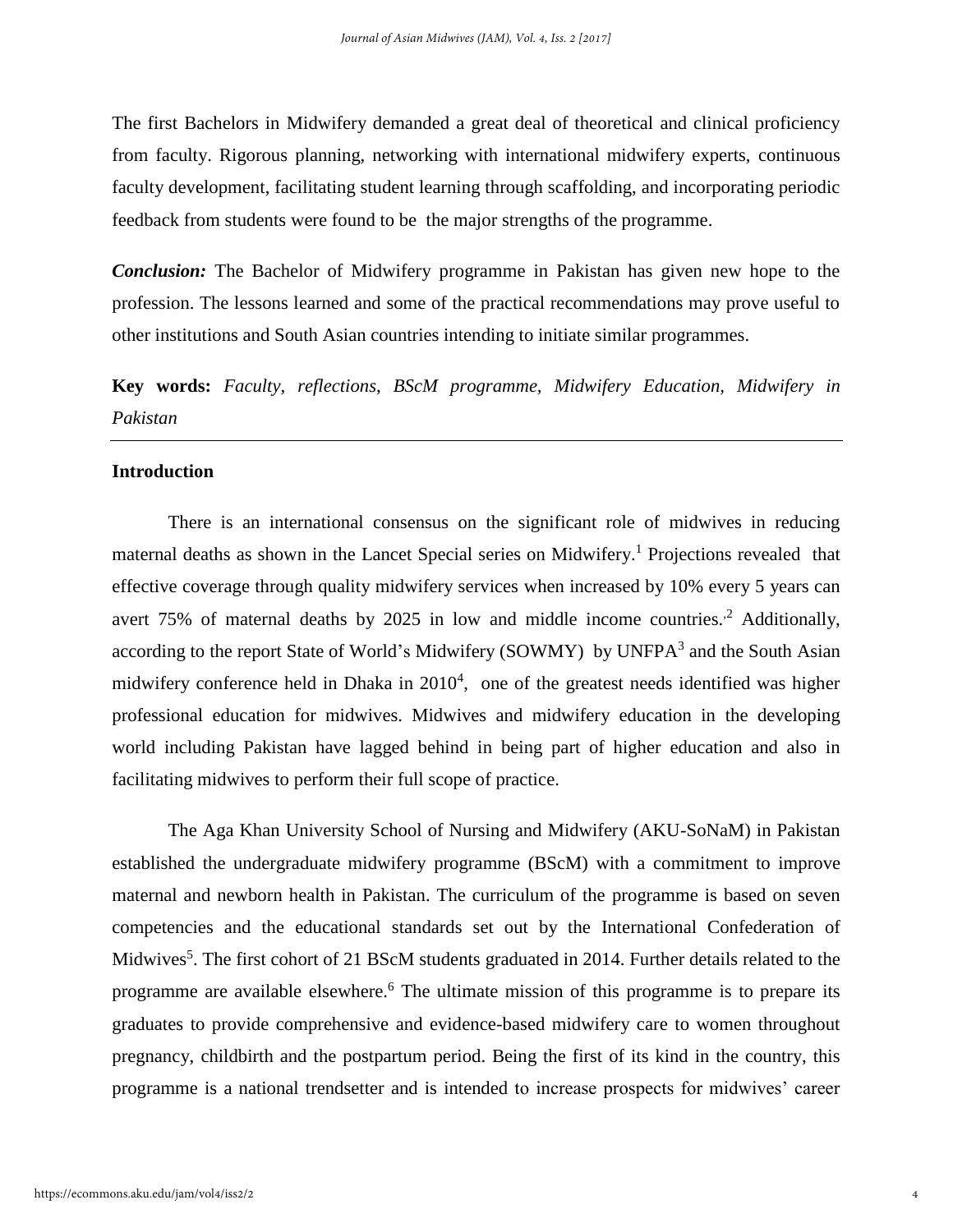advancement and improve the image and demand for competent midwives.<sup>6</sup> The team of six faculty members began the journey with high expectations and aspirational goals. Some have been realized, while others saw its fulfillment. The faculty members had rich clinical experience in midwifery practice but since there was no degree programme for midwives in the country, their academic bachelor and master's degrees were in nursing. This paper provides reflections on the challenges faced and ways they were overcome by the team of faculty members involved in the planning and execution of the BScM programme.

#### **Method**

This report is part of a larger study about the formulation and impact of the BScM programme. For this part, faculty members were asked to keep a reflective log about their teaching and learning experiences from the inception of the programme. Regular reminders were sent to ensure completion of the assigned task. All faculty members involved in teaching midwifery courses participated in this study. At the end of two years the reflections were collected from the faculty members and were analyzed. Data analysis was done manually. Interpretation of the transcripts was done using constant comparison analysis<sup>7</sup> of the faculty reflections. A specific code number was assigned to each faculty reflection to ensure anonymity. The three stages of constant comparison analysis were followed: open coding, axial coding and selective coding. In open coding, the data were broken into small units and coded. During axial coding, the research team grouped the coded data into categories. In the final stage, themes were created based on the content of each category.

#### **Ethical considerations**

Ethics approval of the large study was obtained from the Aga Khan University Ethical Review Committee. Faculty members maintained the privacy and confidentiality of their reflections. The faculty members submitted their reflections without revealing their identities.

#### **Findings**

Of the six faculty members in the BScM programme, one had a PhD in nursing, two held master's degrees in nursing, and three had bachelor's degrees in nursing. All six had a diploma in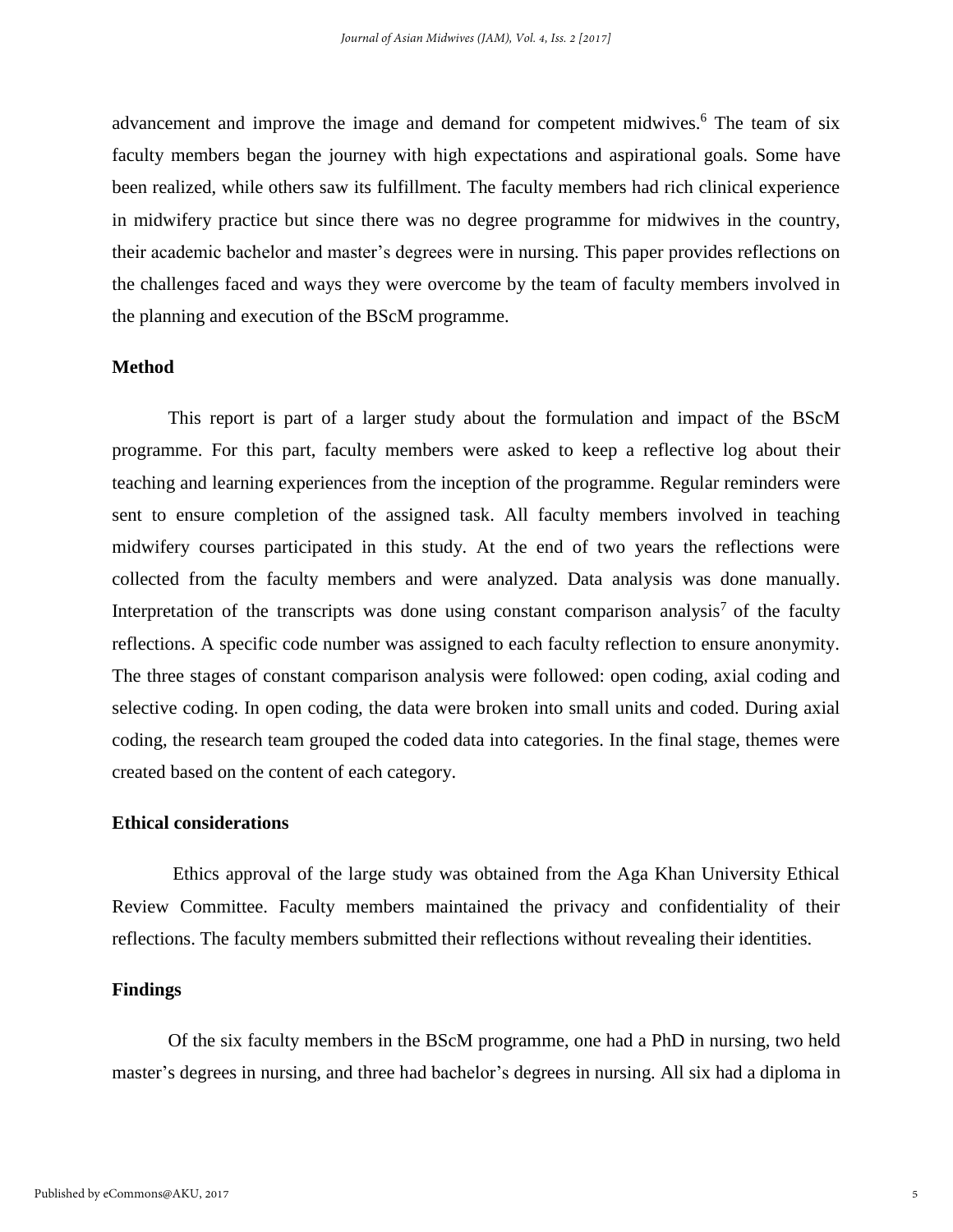midwifery from a one-year programme. They had a range of teaching experience two to three years (2 persons), five to eight years (2 persons), and d more than 15 years (2 persons).

Most of the reflections were related to the challenges faced by the team to implement the programme and the means used to overcome them. The faculty members also highlighted student- related concerns and how they facilitated students to address them. Themes from the reflections are presented in greater detail in the following sections.

#### **Scaling up of faculty competence**

Overall, the teachers were enthusiastic and highly motivated to be part of the new venture from its earliest conceptualization. They felt it was an honor to be part of a programme that could change the face of midwifery education in the country. However, they also were apprehensive about its implementation because they would be held to the high standards of the university and the high expectations of the regulatory body while simultaneously serving as role models for the midwifery community in the region.

Because the BScM programme curriculum is competency based, it was essential for faculty to be theoretically and clinically proficient. Despite having several years of teaching experience in diploma midwifery programmes, they perceived that teaching this curriculum would be a challenge because of limited experience in teaching in a competency based programme. As one of the faculty member wrote:

We therefore took part in a series of professional development activities preceding enrollment of the first students. The International Confederation of Midwives (ICM) Global standards for midwifery education<sup>5</sup> were referred to guide the faculty development programme. Individualized plans were developed for each faculty member to guide and monitor their progress with special focus towards midwifery clinical practice.

Simultaneous with programme development, the team proposed a midwifery-led practice model within the university hospital aiming for privileges to practice full scope midwifery.<sup>8</sup> However, the university hospital is focused on specialist care and independent midwifery care was not possible. To assure that faculty skills were current, opportunities were provided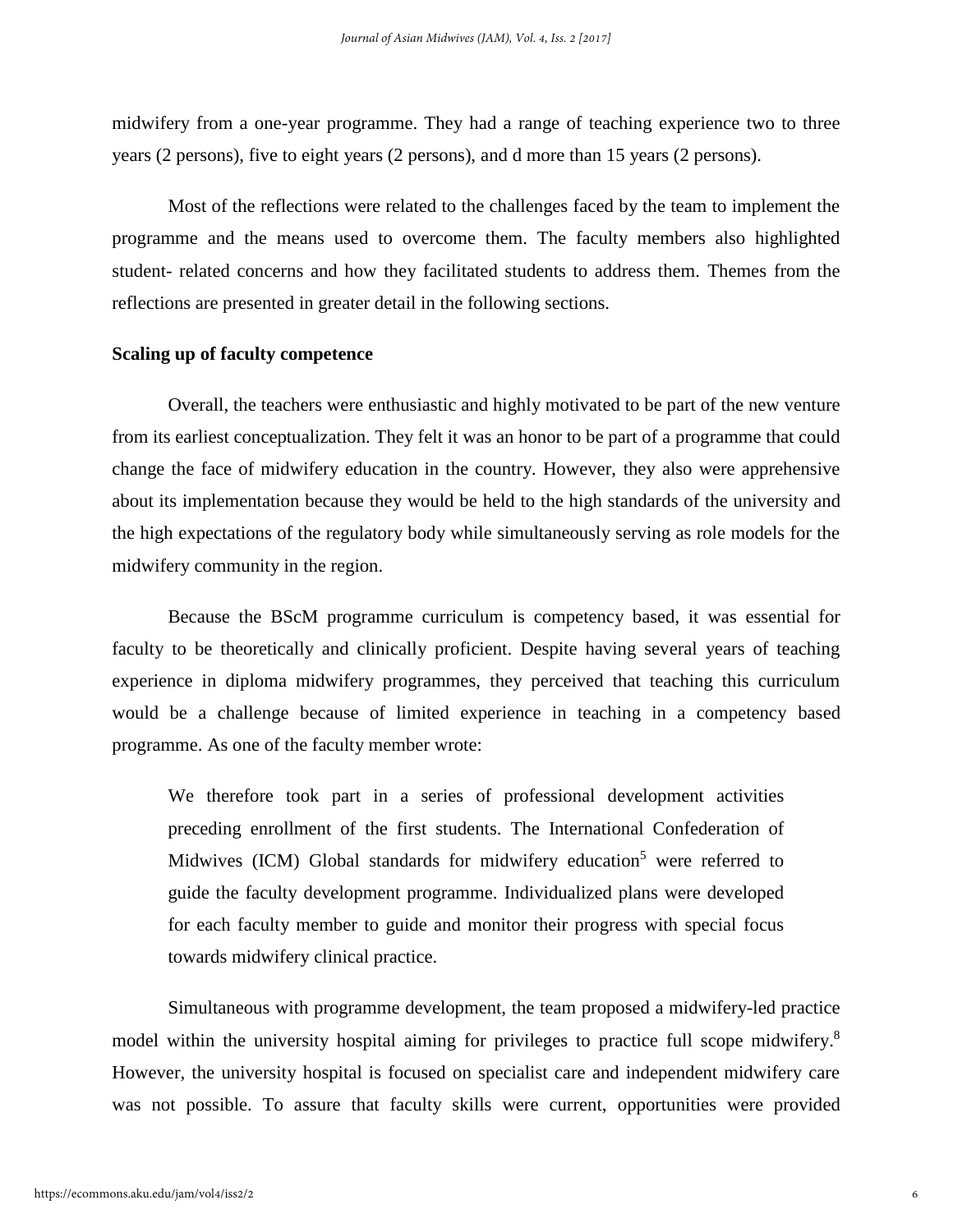elsewhere for faculty members to observe and practice in settings where midwives functioned independently in caring for low risk women and their newborns throughout the maternity cycle. Twenty percent of each teacher's time was allocated to clinical practice to build and maintain midwifery competencies.

To augment the small number of midwifery experts in the country international experts from Canada, Ireland, England and the United States visited periodically for in-person meetings and workshops about teaching and learning methods, course materials, evaluation strategies, and midwifery practice issues. Contact between visits was maintained through online discussions and exchange of scholarly and programme documents. This networking not only helped improve the quality of the BScM curriculum but contributed an international perspective about the midwifery profession.

#### **Utilizing Student Diversity as a Strength**

The first students began their studies in 2013. All candidates had previously obtained diplomas in nursing and midwifery but had varied backgrounds in terms of years of experience and clinical settings. They came from all four provinces of Pakistan which became a major strength because differences in practices, beliefs and values enriched discussions and provided students the experience of working across cultural and regional differences. Students who were married with children left at home with others needed even greater encouragement and support from us to maintain their motivation. The peer support from the group was very valuable also for these women.

The students were very pleased to be accepted into this first programme at a renowned university but they were unsure of successfully completing the programme. They had been away from formal education for several years and had no previous exposure to studying at the university level. Most had not engaged in continuing education. As one of the faculty member described:

Although they were registered midwives as well as registered nurses, they were not confident about their midwifery knowledge and skills. Very few of them had maintained midwifery practice. Most of them had clinical experience in nursing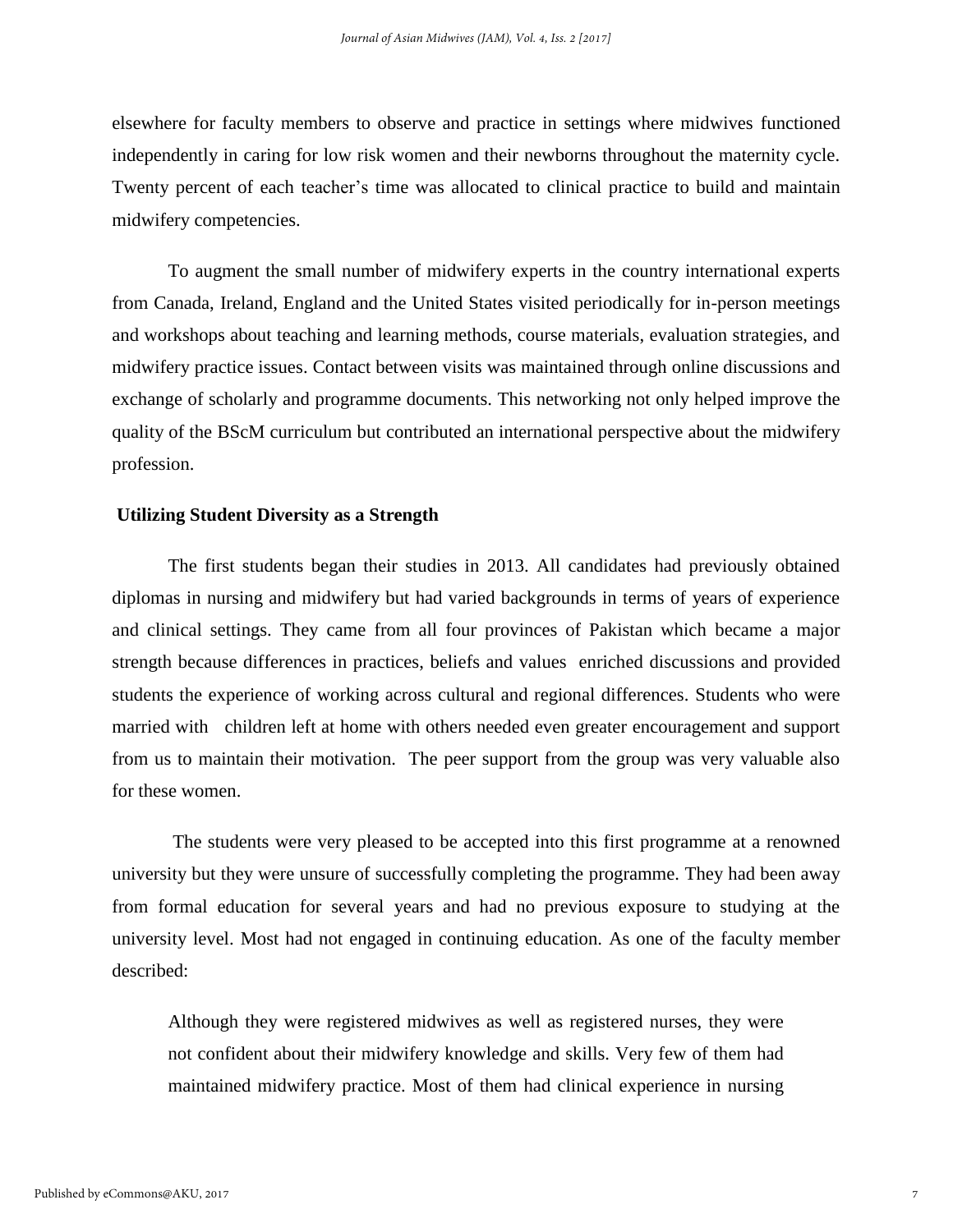and were focused toward abnormalities and pathologies with a mindset that 'pregnancy is a disease' and 'a pregnant woman is a patient.' A major challenge for us as faculty members was to begin changing attitudes, helping them to transform from being a nurse to be a midwife.

In order to understand the unique situation of each student, faculty members utilized a needs assessment tool based on Strength Weakness Opportunities Threats (SWOT) framework of learning that included strategies for improving and timelines. The assessment was carried out at the beginning and the end of each semester to monitor individual student progress. This helped students engage in self-directed learning since they had to formulate clear objectives and take ownership for meeting their objectives within the overall programme outcomes.

A peer tutoring strategy was introduced for clinical courses to promote a culture of cooperative learning that would develop students' clinical competencies and decrease their anxiety. The students were paired based on their former clinical experience, expertise and personal strengths identified during the SWOT assessment. The pair was expected to regularly give and receive feedback from each other. The implementation of the peer tutoring strategy revealed encouraging results and was viewed as an effective teaching- learning method.

Throughout the programme, students were encouraged to verbalize their values and beliefs regarding maternal and child care and midwifery as a means of clarifying their views and dispelling misconceptions. Simultaneously, the faculty exposed them to midwives and midwifery practices from around the globe focusing on the autonomous role of midwives in caring for healthy mothers and children. The faculty team ensured that the importance of midwifery in primary care remained a cross cutting theme in each course so that graduates would carry that role forward.

#### **Supporting Students' Transition and adjustment in the programme**

To support the students' adaptation to university and to the scope of this new programme, an enrichment opportunity was provided at the onset of their studies. Candidates were enabled to review basic knowledge and skills from various subject areas including mathematics, pharmacology, anatomy and physiology, infection prevention, basics of Information and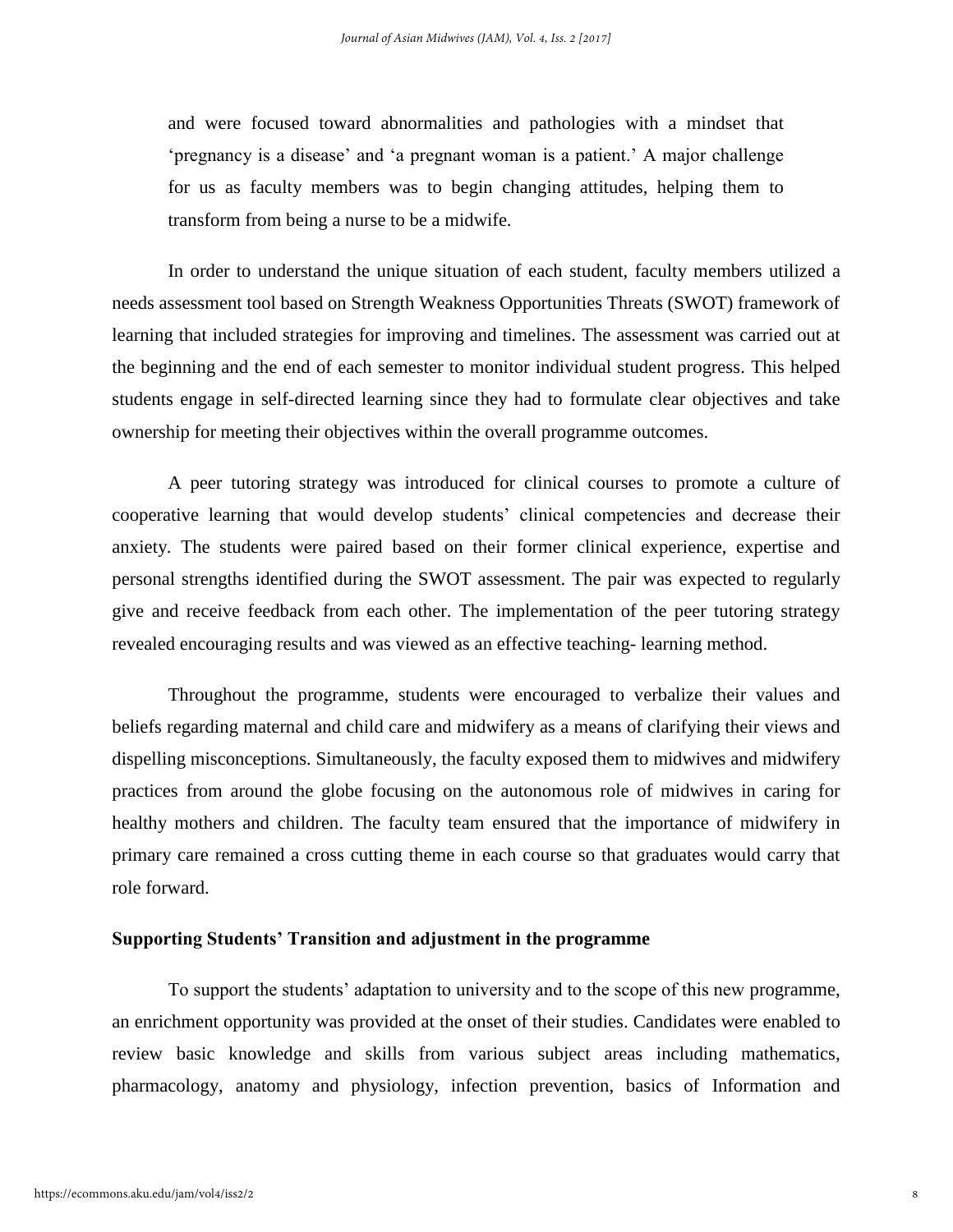Computer Technology (ICT) and English prior to the midwifery programme. To ensure a smooth transition into the overwhelming experience of university life, a university orientation programme was offered to all students. An excerpt from one reflection was:

We also discovered that students needed emotional support from us to cope with the stressors of being in the first cohort of the undergraduate degree programme in midwifery and living distant from their homes and families. We spent lots of time individually with each assigned student as an advisor to help them cope. In addition, we ensured we had regular meetings to address students' concerns, share our experiences and bring solutions to the table. Along with this, our administrators made certain that faculty members also received adequate support to deal with this situation with enthusiasm.

Initially students also lacked an appreciation for the amount of work that was required outside of class hours. Low grades on initial assignments were a surprise to many students who then realized how much additional time must be invested to do well in a university level programme. The faculty members needed to provide supplementary classes and continuous advice so that students could acknowledge their learning needs and develop study skills that would help them succeed. Faculty members unanimously voiced that the periods of entry and exit are very critical for the students. Careful planning and additional efforts are required at both points to decrease student anxiety and maintain their motivation.

#### **Scaffolding student learning**

Faculty members engaged students in theory courses through interactive, self-directed and activity based learning. This differed so greatly from their previous experience as a learner that there was great resistance to participatory strategies. The faculty members therefore had to adjust their approach and build gradually toward participatory methods. They incorporated a more didactic style and then gradually increased the proportion of self-directed learning. One of the faculty members wrote, "This approach was successful and students became much more comfortable with interactive formats. Some of the activities that we implemented were study guides, problem based learning, group readings, flipped classroom, etc."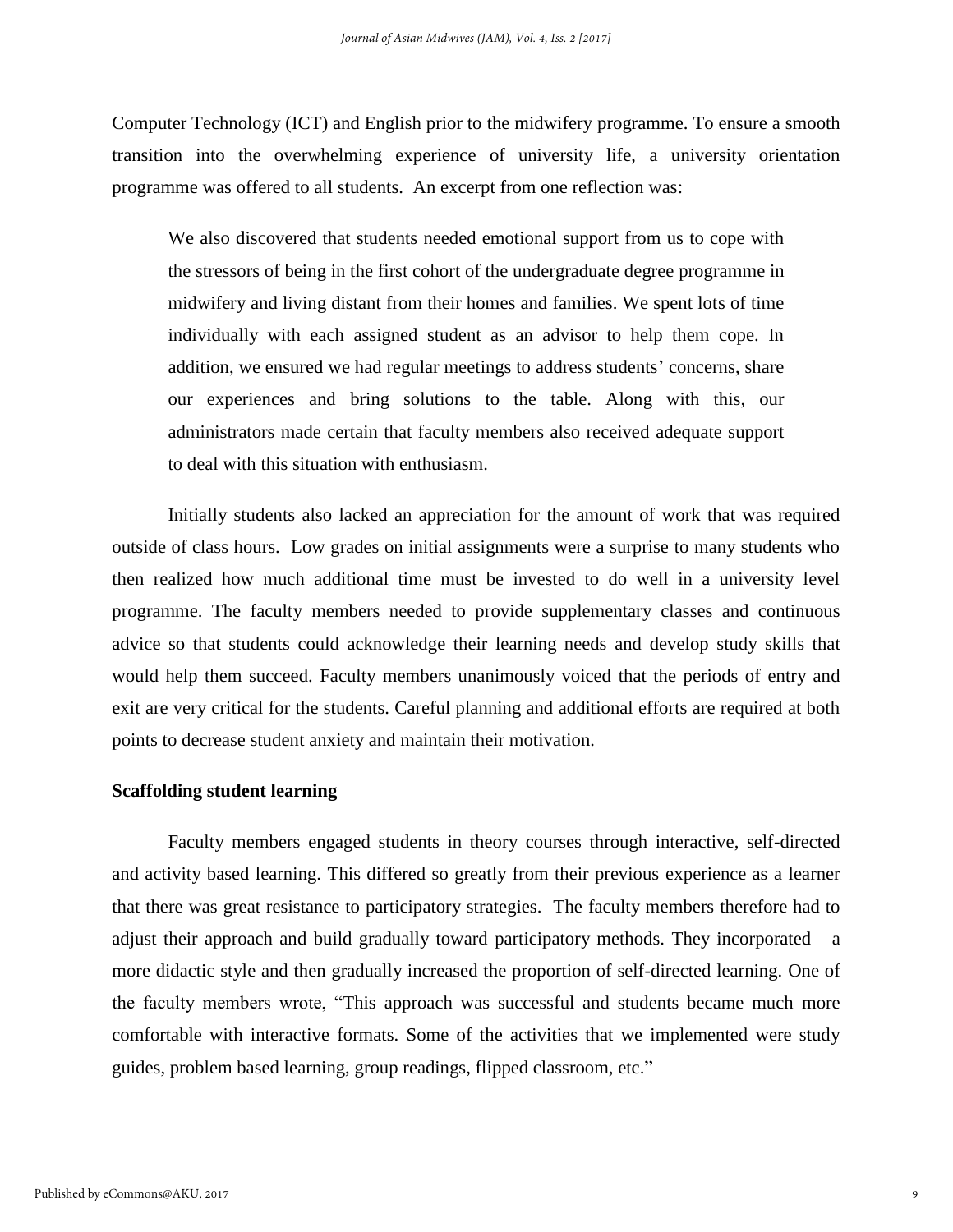In addition, the faculty also facilitated student learning by encouraging them to prepare mock assignments, providing them with opportunities to practice for oral presentations and organizing mock stations such as those used in Objective Structured Clinical Examinations (OSCE) to decrease their anxiety and promote learning.

The faculty also provided many supports for clinical learning. Requiring written assignments as part of clinical learning was new to these students and they required explanation and assistance. Student assignments included writing reflections about clinical learning and writing case studies to analyze the provision of care. To help students better integrate knowledge into practice, we frequently used practical examples from real life experience to illustrate the points. We also found that making gradual changes, being willing to repeat sessions or spend extra time, and being attentive to student feedback all contributed to achieving our goals. Our efforts helped us understand the students much better and resulted in teaching plans more tailored to their needs.

#### **Helping students acquire clinical competencies**

Similarly, faculty members needed to arrange extended hours in clinical placements so that students could achieve clinical competence. Students initially counted time spent at clinical placement without a clear understanding that competency attainment was the goal, not a count of hours. Clarification of expectations was required to make students internalize this idea of 'clinical practice for competency'.

Identifying clinical sites that were best suited to student learning was also an exhaustive exercise. The team identified a list of potential placements and initiated clinical experience for themselves to assess the suitability for students. An evaluation checklist was developed and used to recommend (or not) the suitability for student placements. Although clinical experiences were planned well in advance and negotiated with the facility, arranging these experiences was the most challenging part of the faculty role. More than one echoed the sentiments below.

We spent a lot of time and effort to maintain liaisons with nurses/ midwives, physicians and others in the clinical settings, but we faced challenges in gaining acceptance that the students' objectives were to become competent independent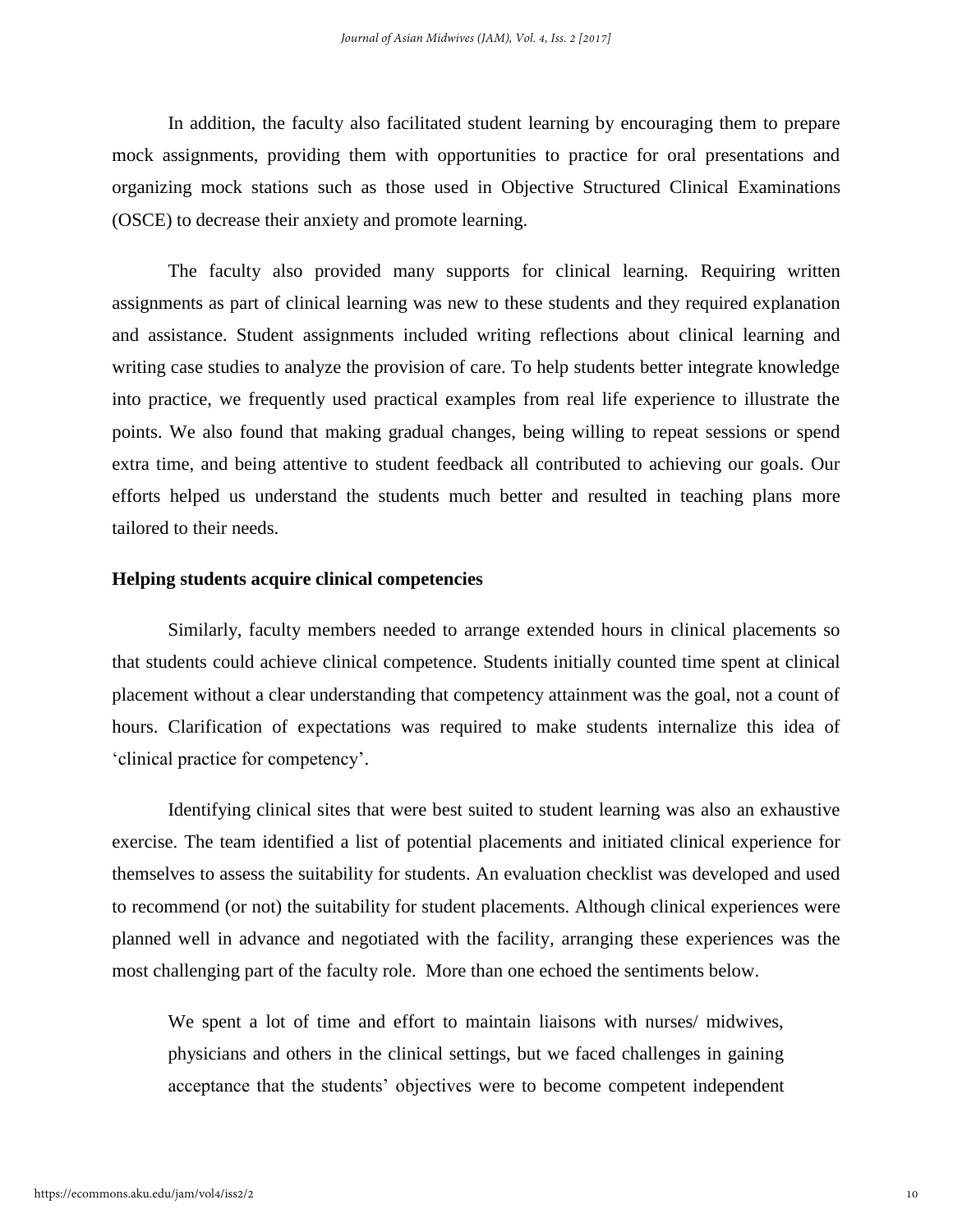midwives. The staff and physicians tended to regard them as first level diploma students. Regular meetings with physicians and midwives were needed to clarify the clinical expectations of the students, to negotiate clinical practice for faculty and provide information about the scope and role of competent midwives. These continuing education sessions helped develop acceptance and understanding among practitioners. Over time we noticed that clinical staff were more welcoming to students and began trusting them to provide independent care.

#### **Discussion and Conclusion**

Introducing the BScM programme was an important milestone in the history of midwifery in Pakistan. During the course of planning and implementation, many factors influenced us as midwives as well as the content of the programme. Our level of energy and commitment could not have been sustained throughout the three-year preparation period without the continuous support and encouragement of university leaders. The enthusiasm of being pioneers and the individual passion for midwifery helped maintain our motivation. Our greatest strength was team cohesion. We were open to peer feedback and we supported each other through successes and difficulties. We realized often that students appreciated our team cohesion; we modeled and fostered among them a strong group dynamic.

Having dedicated time for faculty clinical practice (as recommended by ICM standards<sup>5</sup> and World Health Organization (WHO) framework<sup>9)</sup> increased our confidence and credibility, kept us up to date about evidence based practice<sup>10</sup> and made us more competent teachers. Although, faculty reflections were written as part of a study they helped us cope with the challenges of the programme and create timely actions as corrective measures. Therefore, not surprisingly we have continued to write reflections in teaching later cohorts. We suggest this practice for other midwifery faculty and it should be considered as a national policy.

Our programme was greatly affected by the type of prior professional education students had received and that most had been away from a student role for many years. If pre-service education used strategies, based more on adult learning theories, <sup>11</sup> and introduced self-directed learning with integration of technology there could be a smoother transition to university education. For the present, an enrichment programme is highly recommended to refresh basic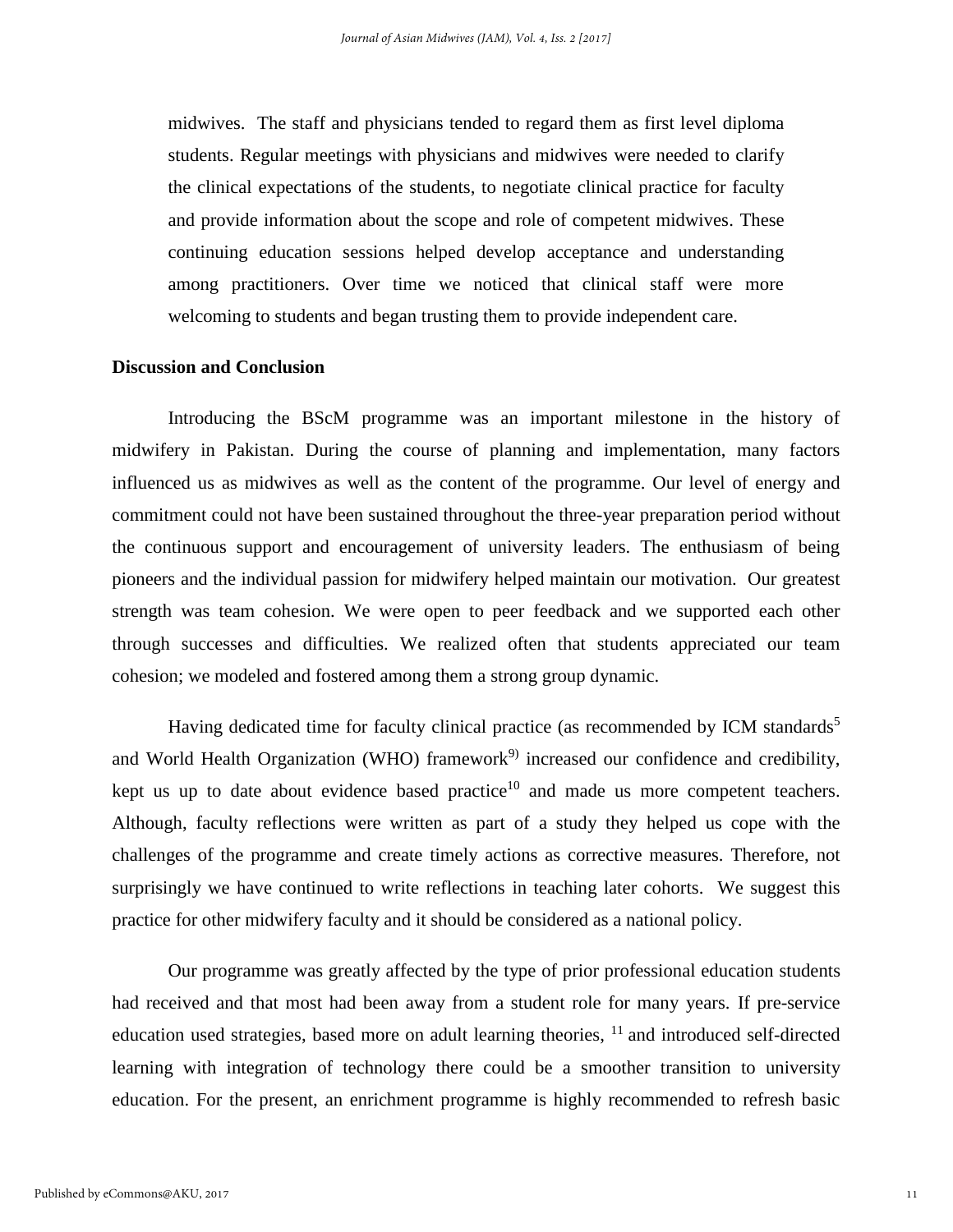concepts and facilitate development of study skills, time management, stress management<sup>12</sup> and team building prior to beginning university studies.

The initial cohort of students was from all parts of the country which gave rise to challenges. Many problems might be resolved by replication of the programme in other provinces. More candidates would be attracted, especially if there is an opportunity for workbased learning/part time education with an option to obtain clinical practice at a home institution/ birthing center. Securing sufficient qualified faculty for additional programmes is one serious limitation that will take time to overcome.

Another major limitation to expanding to other locations is the lack of opportunity for students to witness and be mentored by midwives who exercise independent decision-making in the care of mothers and babies. The medical model is dominant and there are serious limitations to midwives' ability to fully utilize their scope of practice and demonstrate advocacy, partnership in care, empowerment, and evidence based practice. Many midwife clinics are in rural/remote regions that are difficult to access and university students may be variably welcomed. However, because quality placements are critical for developing the competency of midwives $13$  we remain determined to provide students an environment where they can best learn to be fully competent midwives. For this reason, students were rotated for extensive periods to particular placements with midwives who practice full scope midwifery. At other times students were in placements primarily led by obstetricians. This strategy helped students experience continuity of care, an aspect of practice necessary for quality midwifery education.<sup>14</sup>

We found that the BScM students changed the mindsets of many care providers because of their increased confidence and competency. The graduates have the potential to be role models as independent midwives and to occupy leadership positions where they can advocate for a new professional identity for Pakistani midwives.

A follow-up evaluation of the first graduates performed in 2016 by a third party highlighted the contribution of the programme to the advancement of midwifery education. We have learned much about our own strengths and skills and about the need to maintain and improve our own competency as we engage with students. The role of faculty is complex and we have adapted by continually supporting each other and drawing on the strengths of those in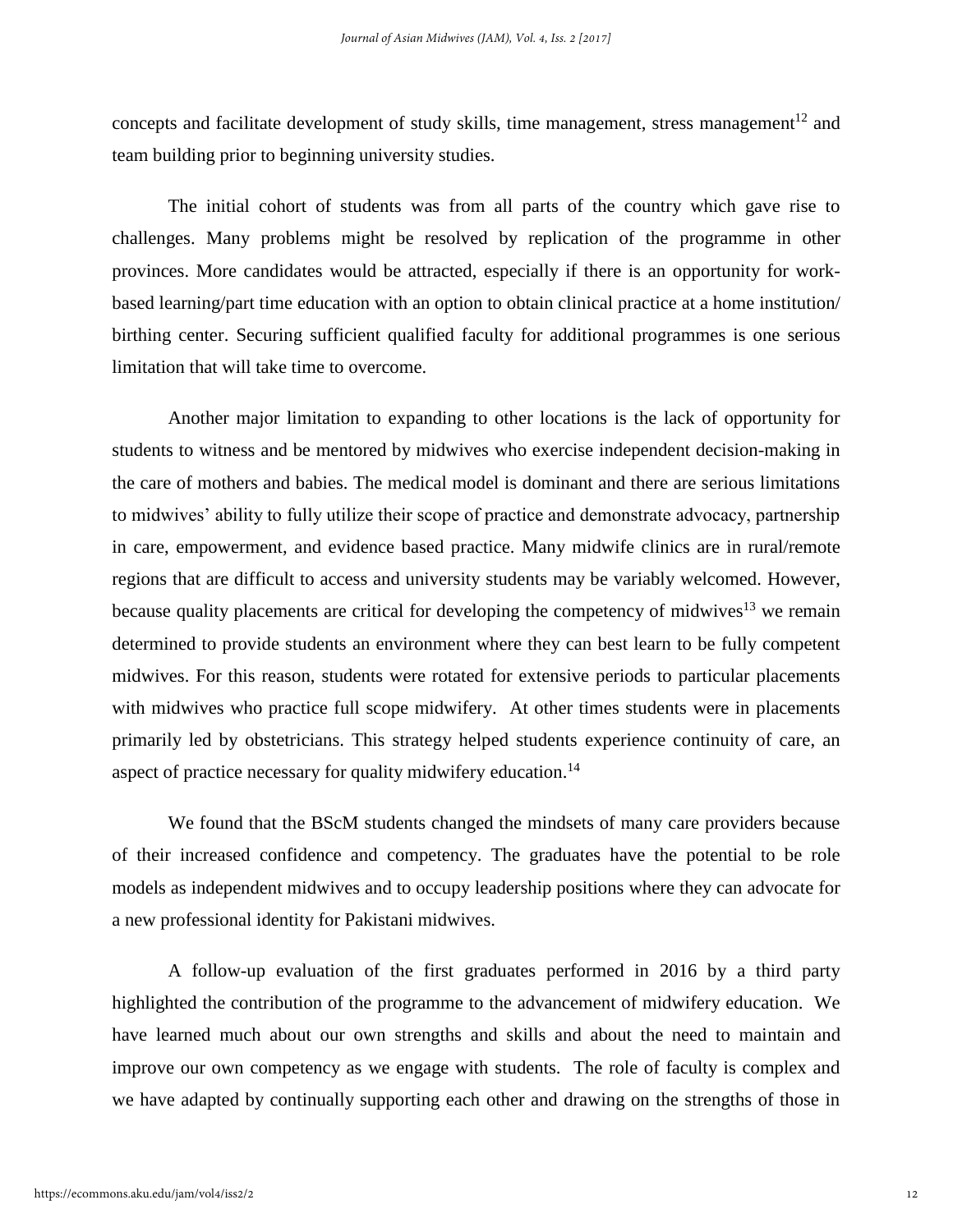leadership roles. The Bachelors of Midwifery programme in our country has given new hope to the profession. Although the programme faces challenges at every level, the lessons learned about adapting plans to fit student needs is one that will be carried forward in the planning for future students. These lessons may prove useful to other institutions planning to initiate similar programmes.

#### **References**

- 1. Renfrew MJ, McFadden A, Bastos MH, Campbell J, Channon AA, Cheung NF, Silva DR, Downe S, Kennedy HP, Malata A, McCormick F. Midwifery and quality care: findings from a new evidence-informed framework for maternal and newborn care. The Lancet. 2014 Sep 26;384(9948):1129-45.
- 2. Homer CS, Friberg IK, Dias MA, ten Hoope-Bender P, Sandall J, Speciale AM, Bartlett LA. The projected effect of scaling up midwifery. The Lancet. 2014 Sep 26;384(9948):1146-57.
- 3. Day-Stirk F, McConville F, Campbell J, Laski L, Guerra-Arias M, ten Hoope-Bender P, Michel-Schuldt M, de Bernis L. Delivering the evidence to improve the health of women and newborns: State of the World's Midwifery, report 2014. Reproductive health. 2014 Dec 17;11(1):89.
- 4. Bogren MU, Wiseman A, Berg M. Midwifery education, regulation and association in six South Asian countries–a descriptive report. Sexual & Reproductive Healthcare. 2012 Jun 30;3(2):67-72.
- 5. International Confederation of Midwives (ICM).Global Standards for Midwifery Education and Companion Guidelines. 2013. Available from, [http://www.internationalmidwives.org/assets/uploads/documents/CoreDocuments/ICM%](http://www.internationalmidwives.org/assets/uploads/documents/CoreDocuments/ICM%20Standards%20Guidelines_ammended2013.pdf) [20Standards%20Guidelines\\_ammended2013.pdf](http://www.internationalmidwives.org/assets/uploads/documents/CoreDocuments/ICM%20Standards%20Guidelines_ammended2013.pdf)
- 6. Jan R, Lakhani A, Kaufman K, Karimi S. The first competency-based higher education programmeme for midwives in the South Asian region–Pakistan. Midwifery. 2016 Feb 29;33:37-9.
- 7. Glaser B, Strauss A. Grounded theory: The discovery of grounded theory. Sociology The Journal Of The British Sociological Association. 1967;12:27-49.